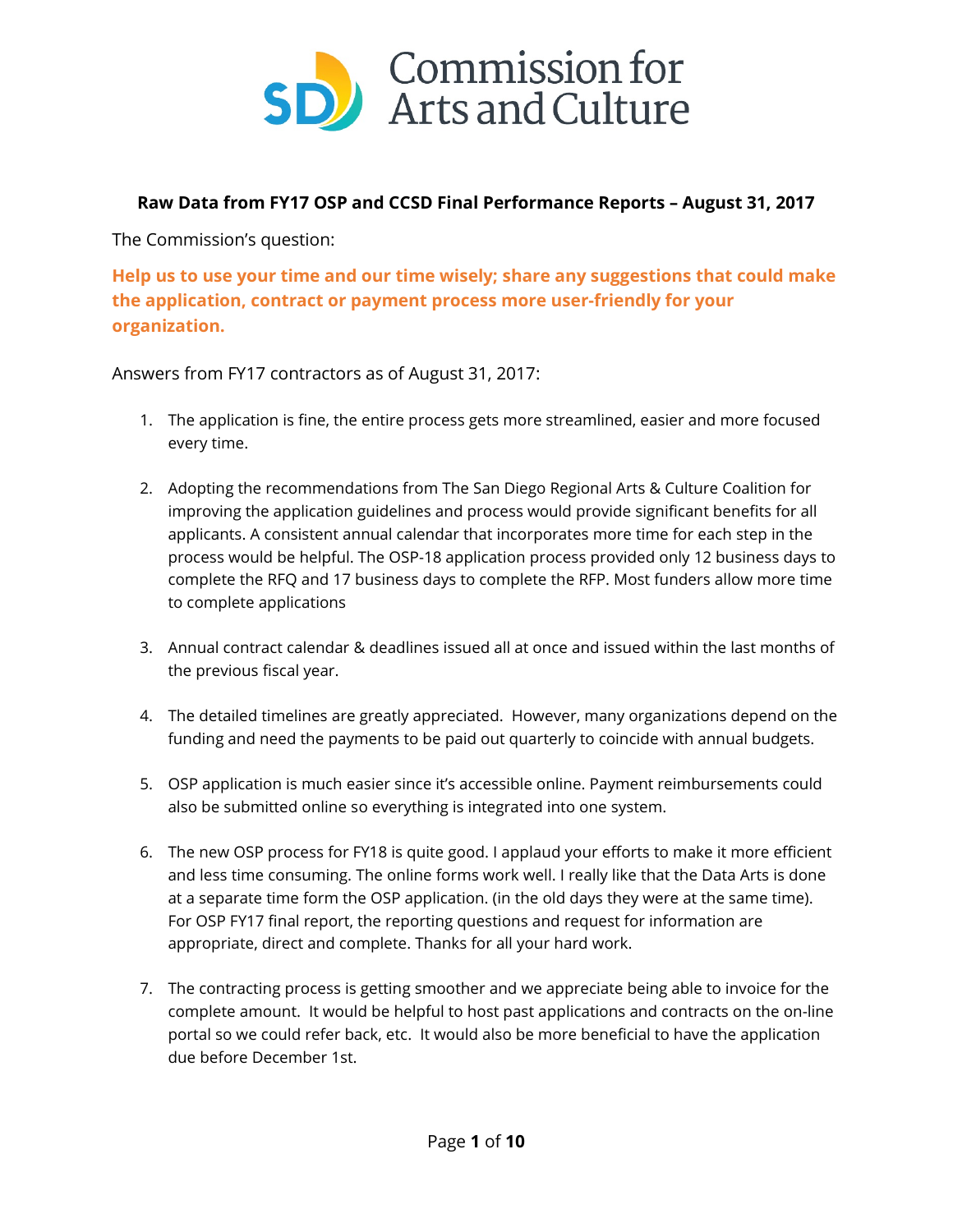- 8. Overall I think the process has improved over past years; however, small organizations are still at a disadvantage in meeting the requirements to participate in the program and in the expectations of the panelists. The \$5000 minimum funding level (and corresponding 3:1 match requirement) is excessive for organizations that have low expenses due to dedicated volunteers.
- 9. This is my first time filling this out so won't know until I am completely done. But so far its been very easy!
- 10. We appreciate all the efforts the Commission is making toward streamlining the application and reporting process. We look forward to continued innovations in these processes, i.e. Nonprofit Academy, technical assistance workshops, etc. We respectfully request more notice on deadlines and extensions (when given). Thank you.
- 11. We appreciate all you do, sincerely, but since you asked: 1.The payment process is still snail pace. Orgs have to carry the expenses most of the year before being reimbursed.2. The process and rules continue to change every year at the commission, and often not flexible and therefore not impactful nor reflective of communities discourages smaller organizations that truly serve diverse audiences and that do not have full time Development TEAMS, from applying at all.
- 12. The contract payment process is very user-friendly on the contractor's end; however, because the submission is made via email only, sometimes a follow-up email is needed to ensure it was received. To eliminate the follow-up email, perhaps the invoice can be sent to a specific email address or can be uploaded in an online portal.
- 13. The Museum feels that, even with the transitions in staffing and the changes in process/form related to the OSP application this year, those in charge were helpful and responsive. If any significant changes in the application process will be put in place in the coming cycle, it always will be helpful to have some indication of that as early as possible so that we can be as prepared as possible to develop a competitive application.
- 14. Our major response is that OSP and CCSD grants processes need stabilizing. The FY17 application was a radical shift from FY16, FY18 another huge turn from FY17. This plays havoc with those of us in the field who do many other grant writing and fund raising functions and need to plan our year. Working in the for-purpose/nonprofit field is challenging enough without having continued uncertainty in the Commission's process and shifting deadlines. You are vital to us all. We need more consistency.
- 15. The process and application itself is much improved, and the Commission's staffers are very responsive to questions. It's appreciated!
- 16. Create a consistent format that builds upon prior year institutional information.
- 17. We believe the OSP program is a strong important program for the City of San Diego Arts & Culture Commission. The RFP and application process was clear and precise this year. We do not have any recommendations to improve the application, contract, or payment process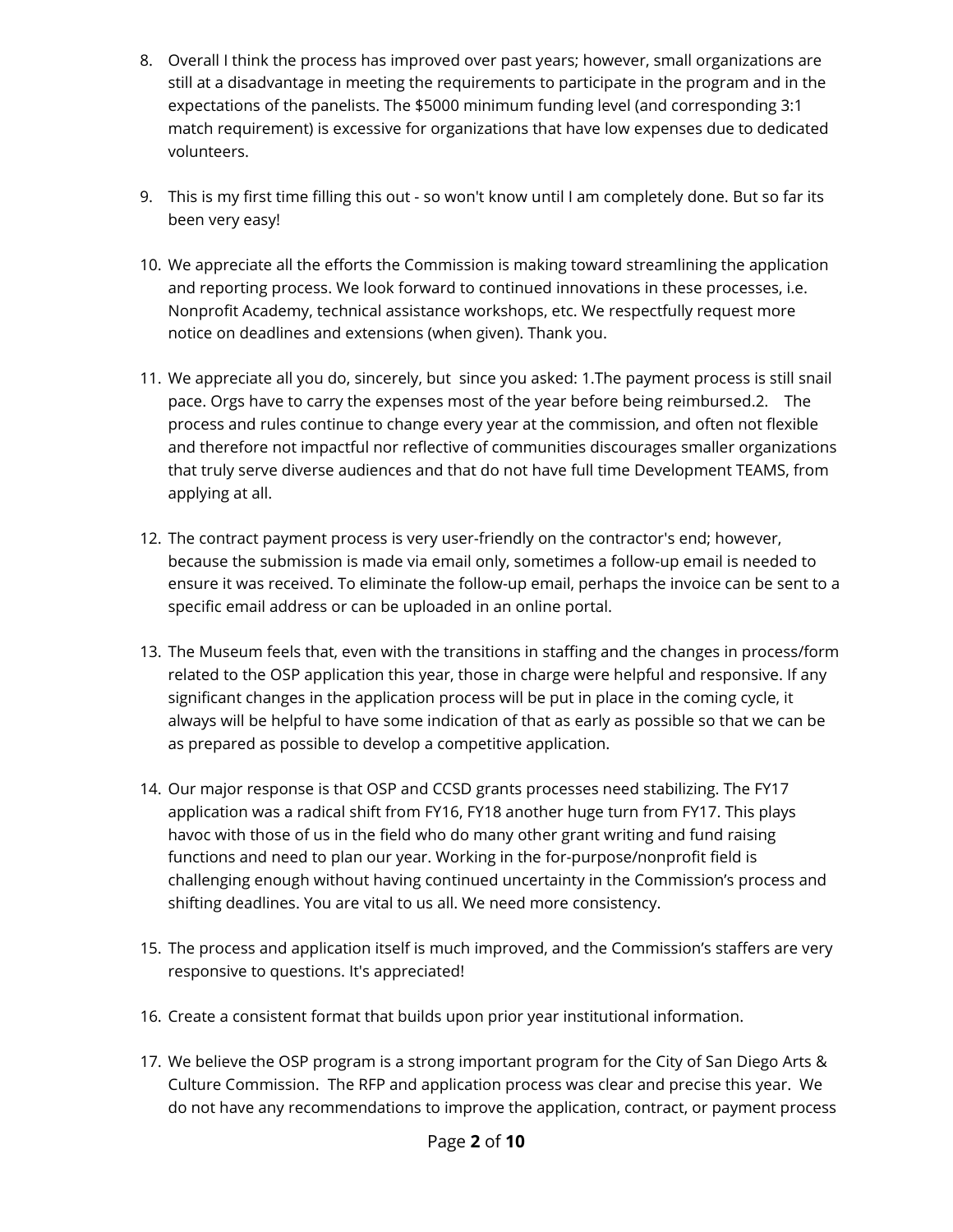and are grateful for the Commission addressing feedback on the process from previous years.

- 18. A suggestion would be to create the annual application with a consistent format and questions. Issuing new questions and requirements annually translates in more time for the Commission to explain the new process and procedures and the nonprofits struggle to understand the application. A consistent scoring method would also be beneficial to the nonprofits and perhaps the review panelists as well.
- 19. We thank the Arts and Culture Commission for your support, and suggest that the process and time to approve contracts and disburse funds be shortened. Funding from the Arts and Culture commission is critical to our ability to serve San Diego's vibrant community.
- 20. OVERALL Process is MUCH IMPROVED as is access to administrative staff. Thank you for all your effort. FY18 Application was more abstract than usual, not sure if better however was nice to give more reflective answers than just quantifiable and qualification exclusively for a change.
- 21. Additional training for panelists with the opportunity to review/score and discuss applications would be helpful, with a focus on looking at the big picture of an organization and its responses instead of using a microscope to determine if, for example, there was no evaluation comment for one objective. With space limitations it is very difficult to cover everything, and in an effort to include as much as possible it can be very tough to not eliminate something.
- 22. When you set a deadline, please make it reasonable and don't keep changing it. Please remember that our grantwriters and executives schedule time off well in advance for their Holidays and that should be respected.
- 23. Distribute Commission announcements & program information to contractors & general public with ample notice and in a timely manner, i.e. 30 to 90 days prior to deadlines using contractor input & guidance in your timeline More transparency in the development of the funding application process Develop a process for contractor involvement and input in the development of OSP policy & application guidelines Keep the Commission website updated regarding meeting notices, agenda, & minutes
- 24. The annual OSP application process is time-consuming and complex for smaller organizations (could be streamlined). Commission administrative staff are very helpful and accessible to grantees (much appreciated).
- 25. The process is much improved--thank you! My main suggestion is borne of my fear of missing a deadline. I'd love a master calendar! It could include deadlines...but also upcoming workshops. Thanks!
- 26. We appreciate the new application process which reduces the amount of narrative we need to provide before submittal, although the LUNA process was a bit difficult at first. However, we had some trouble with submitting invoices through USPS (we later found out that they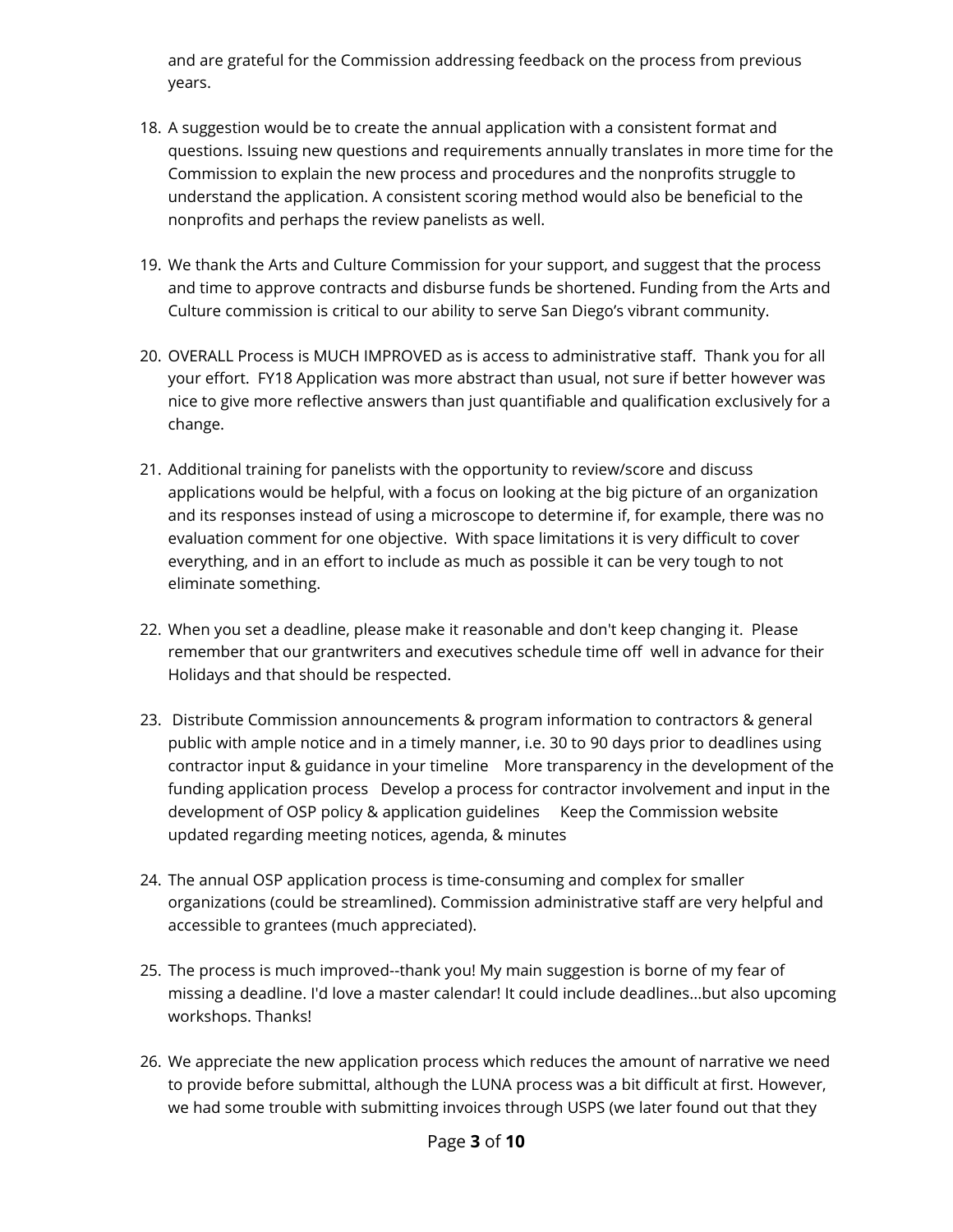could not find the City's mail room) and had to keep on changing the dates of our invoices to match City needs. Not sure if there is a way to streamline the request/payment process or how we can make it easier for both of us.

- 27. Your streamlining of the OSP process is a good direction to continue.
- 28. \*Clarify that you want quantitative data.\*Questions required repetitious answers, especially Section 3.\*Instructions were confusing and we wondered what you really wanted.Section 2: Difference between objectives & measurable impacts = confusing-Goal = Broad statement of effect of solving problem -Objective = Measurable (SMART) results; Measurable Impact = seems same as objective?\*Emphasis on reaching underserved populations is tough for an all-volunteer organization of mostly senior artists.
- 29. The OSP grant application was much more manageable this year. Thank you for taking time to ask this question and consider/implement the feedback given.
- 30. It would be nice to have the augmented funds process built into the site so we can submit a request for those funds within the platform here.
- 31. The character limit makes it very difficult to provide complete information in the application. Also, please have an organization test changes to the online process before launching to all organizations. We began working online as soon as the system was available and experienced several glitches.
- 32. Please be sensitive to the amount of time needed to complete Data Arts profiles in relation to your application timeline. The transparency and standardized scoring process of the application process is commendable. However, issues remain. The panelists seem to need more preparation and training, and I would also suggest that staff be more consistent in correcting panelists when they make inappropriate or irrelevant remarks. During the panels, I was concerned listening to some of the comments.
- 33. Application After 30 years of granting to many of the SAME contractors, consider having applicants measure success in achieving individual missions and report annual progress based on their metrics with contracts renewed unless there are major changes. Contract - The County's TOT contracting concise and simple when compared to the City. If the default rate at the County on TOT contracts is not higher than the City's, consider replicating the County's process.
- 34. Expectations from panel reviewers could be made clearer. Perhaps a very descriptive explanation as to how the application is rated and or judged would help the organizations better represent their contributions to the arts and culture community. Not receiving panel comments in a timely manner is detrimental to helping organizations understand where they could improve the grant writing process. The review process could be improved greatly.
- 35. We feel that the commission is moving in the right direction with the streamlining of the application process for OSP funding.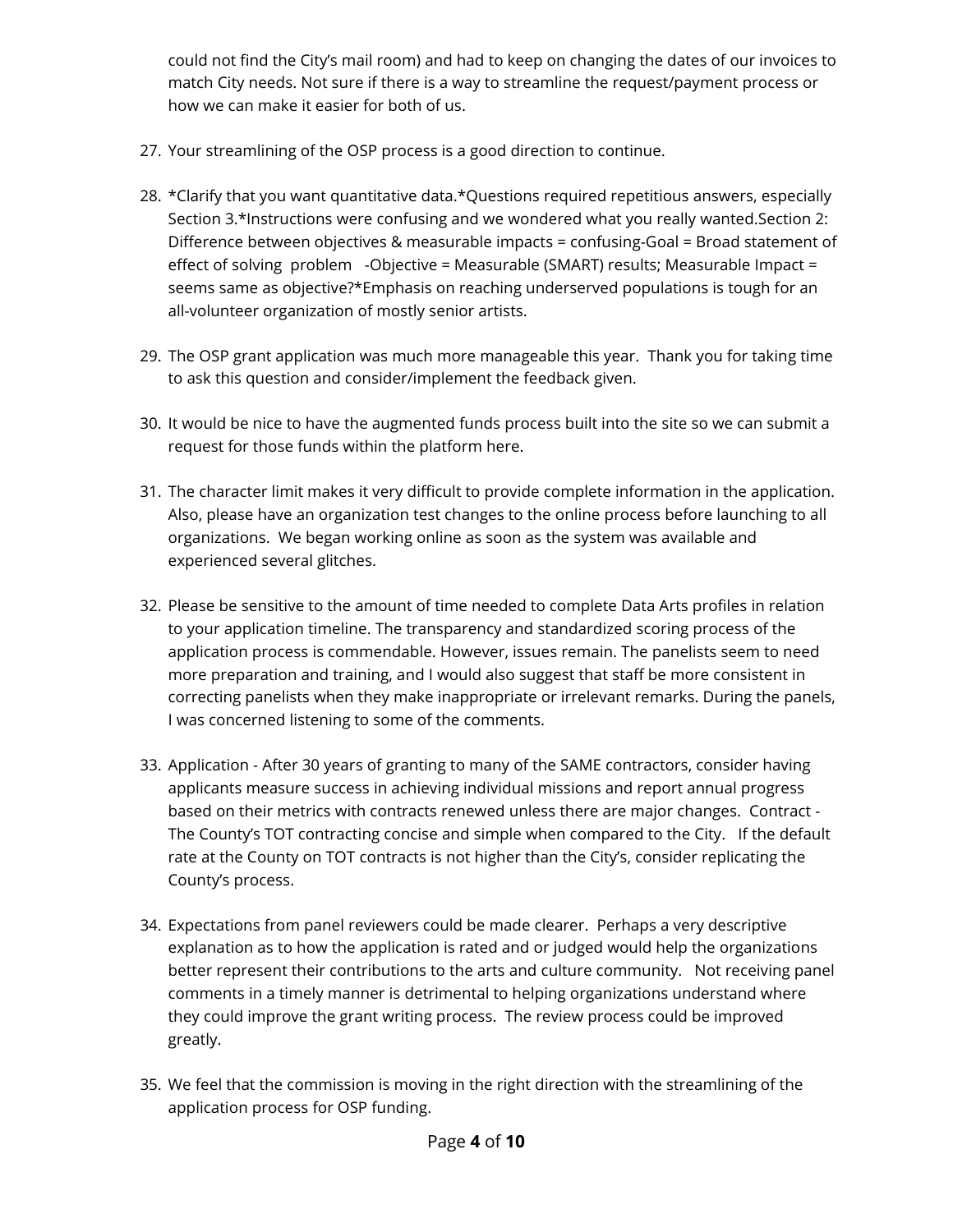- 36. Consistency from year to year will make the application process much easier. The online application, information sessions, and staff over the last two years have made this process immensely more user-friendly. I still think that the panel selection criteria should be made public.
- 37. The Arts & Culture Commission does a fabulous job communicating and explaining contract provisions in an easy manner. The new grant application is an improvement over the previous one (the one that this report covers). Thank you!
- 38. In an effort to make systems more efficient, the way in which grant materials are submitted seems to change from cycle to cycle. It is my hope that the OSP process becomes more uniform over time so that the submission process becomes easier to manage.
- 39. -Improve method for collecting feedback from organizations, providing opportunities throughout application, contracting and reporting process-Reinstate post-ranking appeal process-More consistency in application requirements and questions year-to-year-Additional lead-time for organizations to complete requirements and for technical assistance workshops/meetings-Reinstate application long form every 3 years-Make staff reports accessible to organizations and community prior to meetings
- 40. The Data Arts submission was very time consuming. It is good information if it is being used. Also, with regards to the narrative, I would recommend having a check box, "met"/"not met"/"partially met."
- 41. It would be helpful if there was a calendar that was consistent from year to year so that staff could plan time more effectively. If there are new requirements or if a previous timeline changes (as was the case with the CDP this year), please let everyone know far in advance. While the time needed to complete something new or adapt to a new timeline may seem insignificant, most non-profits are working with limited staff and have to balance many variables in order to react to these changes.
- 42. Some repetition especially when discussing programs. Especially for small organizations who do have have a lot of special programming, it feels like saying the same things different ways. Possibly there could be different applications for different sized programs.
- 43. We thank the Commission and its staff for their hard work and dedication to improving these processes. Detailed suggestions were submitted as part of a recent survey conducted by the Commission and the USD Nonprofit Institute.
- 44. Online access to materials is helpful when completing the application, contracting and reporting processes.
- 45. We most appreciated help from staff in obtaining the required insurance documents. She also shared copies of the requests and the documents so FLHF will be able to obtain the necessary documents in future years without help.Giving the most time possible to complete the application would be appreciated. If possible, making available an early draft of the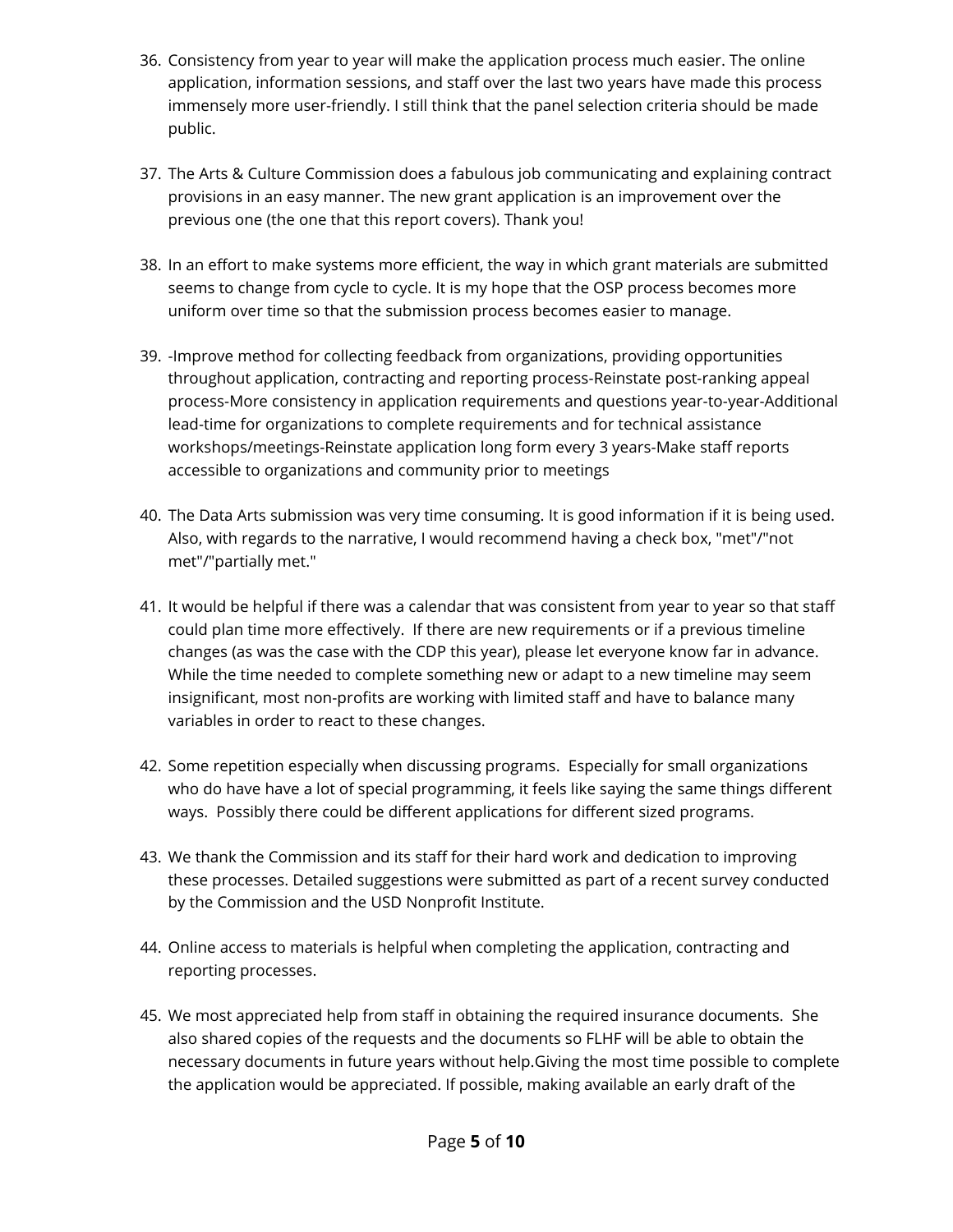application, with the understanding that questions and requirements might change, would be helpful.

- 46. Continue to the use of online application and reports. This method helps us streamline the process.
- 47. Two things to reinstate: 1) short form; 2) ability to reshape goals and objectives to what is feasible when we receive less funding than hoped for. With apologies for saying it, but despite all your good efforts to simplify the process, the application feels more difficult to understand, more time consuming to fill out, and uses way too much paper. It also, sadly, feels far more discriminatory against small grassroots organizations, which is the exact opposite of the City Council's request not long ago .
- 48. Even though there have been many improvements this process is extremely timeconsuming. I would like to see a short form introduced back in to the process.
- 49. The application could continue to be condensed. It is still extremely time-intensive and the questions often ask for similar information from the applicant.
- 50. We appreciate the ability to apply for the OSP and report online. Thank you. We were very ambitious in goal setting last year. With the character limits in the report, it was somewhat difficult to accurately record all of the Center's accomplishments. Hopefully, the information recorded in the California Data Arts Report will fill in any gaps.
- 51. The OSP application is very onerous and the questions are often repetitive for smaller organizations. For groups with budgets less than \$500k, financial operations are pretty simple, yet the application asks several questions about policies and processes. A simpler, risk-taliored application for grants likely to be \$10-20,000 would be a definite improvement.
- 52. The process is clear and the materials provided by the Commission are very helpful. It would be great if some of the meetings could be held as webinars to save us the transportation time, but they are very succinct and informative. Thanks for all your support this year in helping to restore the funding to the arts.
- 53. Everything is much improved, just in my short experience with the City grant process. Thank you!
- 54. The in-person technical assistance workshops are helpful and well-run, covering updates and changes. Recommendation: record workshop and include links with the slides, so contractors can refer back and listen to specifics (especially Q&As). Advance notice, rather than last-minute changes, of updates within the application are much appreciated. A single source for instructions would also be helpful so confusion does not arise between application questions, guidelines, scoring instructions, etc.
- 55. The City's contract process is designed for vendors that are used to dealing with government contracts, and preparing RFQs and RFPs, which most arts organizations are not. The Commission's contract workshops are excellent and very helpful in understanding the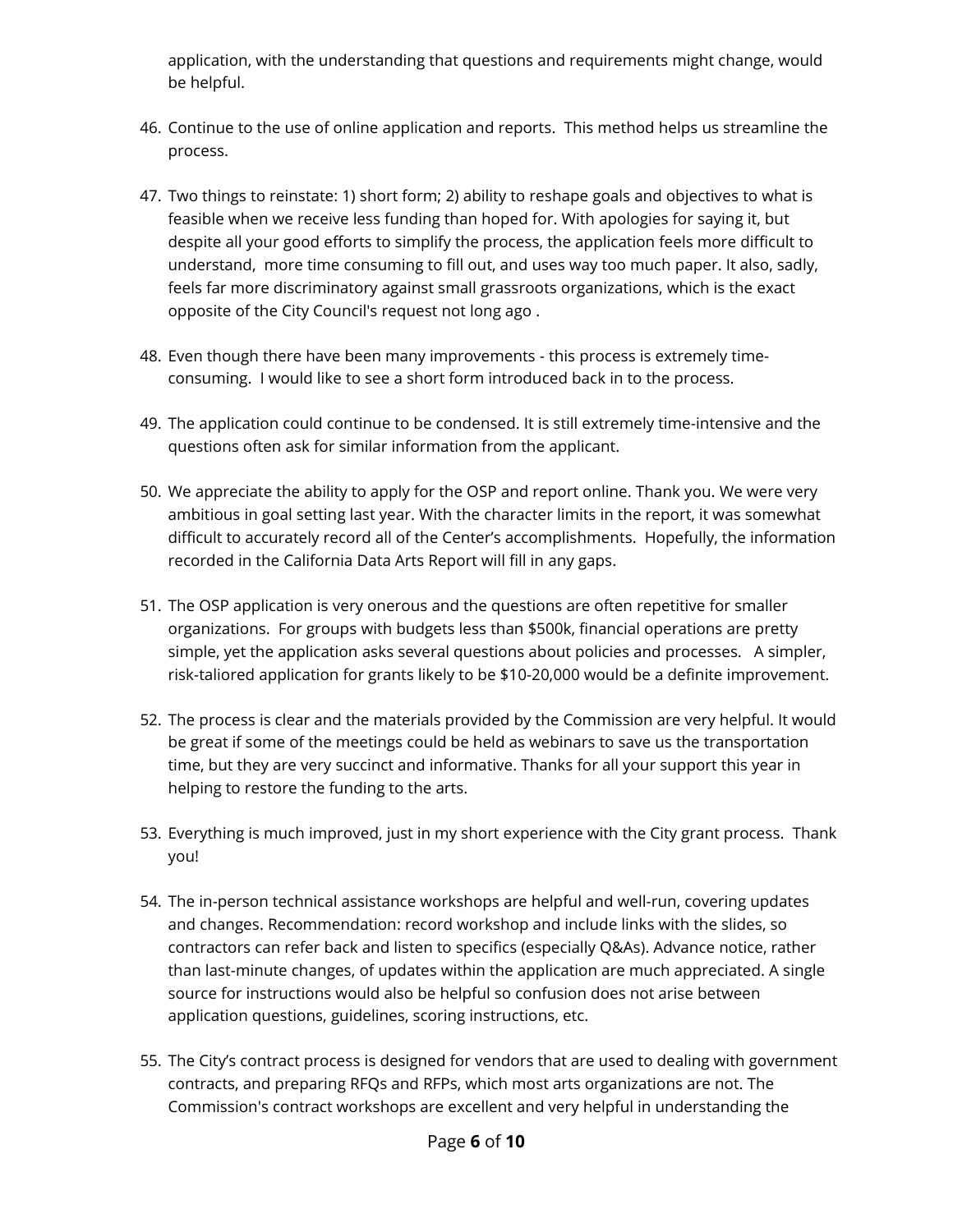process. If these workshops were recorded and offered online as Webinars, as well, the information could be revisited at any time.

- 56. WE are appreciative of the thorough process that the Commission used to streamline these processes. We feels that reinstituting the short application would be hugely beneficial to help contractors with a successful history of completing contracts. In addition, it would be beneficial to find ways to expedite the process of executing the contract and issuing a purchase order so that contractors do not have to wait until six months into providing services to submit a request for payment.
- 57. Return to short form application. We have been awarded and managed grants from the City of San Diego, County of SD, State of CA (CAC grant) and NEA. The most time consuming grant to manage is by far the City of SD because: Requires a city vendor contract, even for organizations that have a renewal each year. State/Fed Requirements and having a SAM registration should suffice. Why does OSP require a city-based contract for service?
- 58. The Commission has made many changes to its funding processes. Some have helped streamline, but continued concerns include:1. Time: Revive a short form option! The FY17 application took 50% longer than FY16; FY18 was better, but the new RFQ and its timing created other challenges. 2. Scoring - Ignore outliers panel scores and allow appeals.3. Flexibility vs fluidity We appreciate your flexibility, yet the fluidity of changing/adding deadlines and requirements can be stressful.
- 59. The application process has gradually moved to later in the year (in FY18 the RFQ was due shortly after the December holidays which is not ideal for applicants or for the City of San Diego. We recommend moving it back to the Fall. The contract and payment process could be automated (i.e. instituting electronic signatures), which could speed up the process of contract initiation and the release of a purchase order number (many non-profits rely on City payments and delays can be challenging).
- 60. This year, the Commission helped the arts retain funding levels higher than we anticipated, so major mission accomplished. Perhaps the Commission could help to address #3 above.
- 61. The staff at SDCAC are communicative and supportive! Thank you for your support!
- 62. Overall we are very happy with the application, contract and payment process as is. We are very grateful for all your staff's hard work and the support of our arts programs/services each year.
- 63. There needs to be a solid evaluation method, but the current application is rigorous. By adopting a two-year funding process would save time for applicants and staff. If a two-year process is not acceptable, change the application process so prior funded organizations complete short applications and then every three years complete a long form. Some questions require more space than the number of characters available to answer. It takes more time to try to fit answers in the space allowed.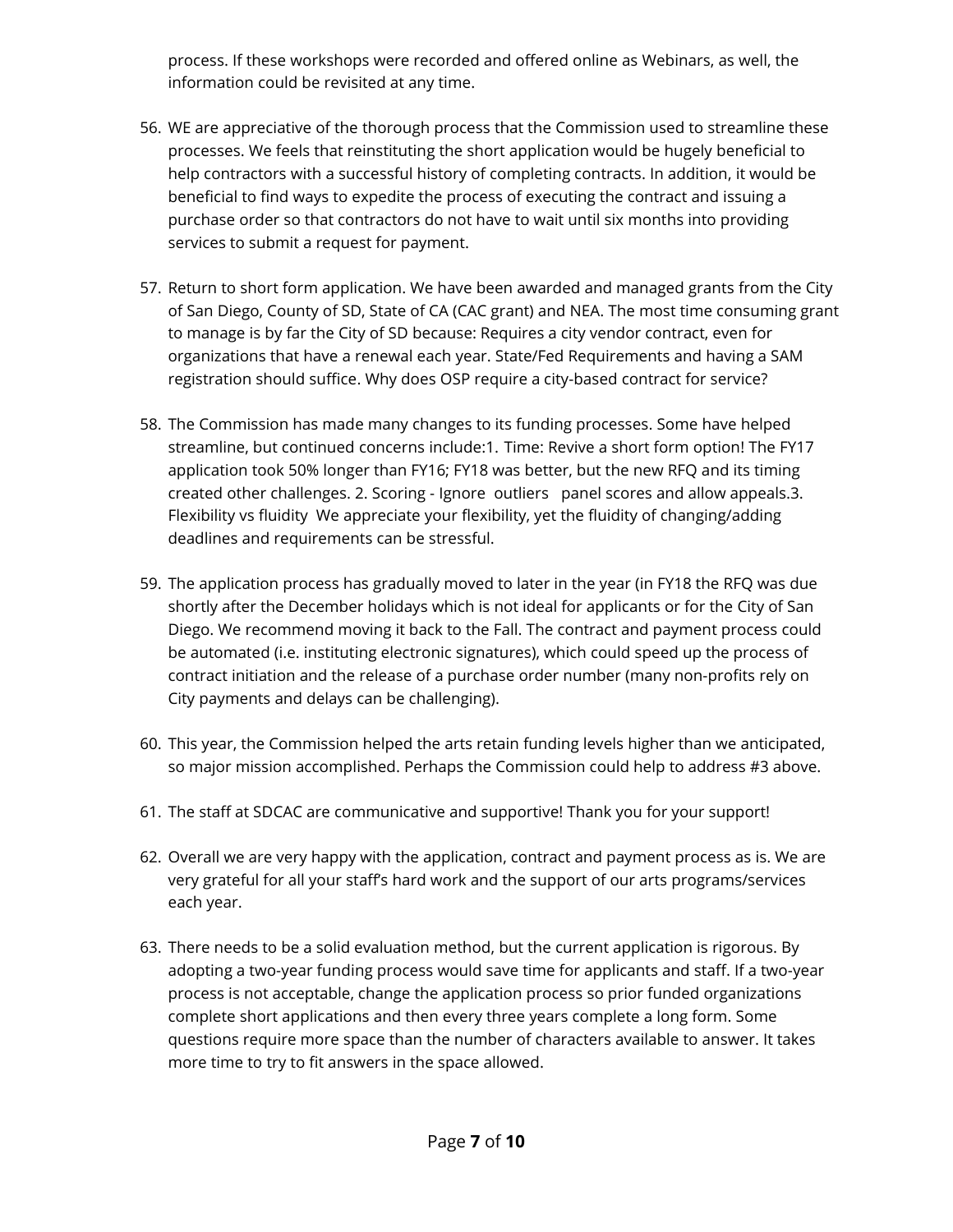- 64. I just learned (the hard way) that one cannot have this narrative page of the report open in two different tabs or work does not save--in fact it is completely deleted when the "Save Work" button is clicked. This kind of technological glitch is so disheartening to small organizations who do not have the bandwidth to simply start over again. I sincerely hope this is either fixed or applicants are properly warned before starting the massive RFQ/RFP process for this year's OSP application.
- 65. The Commission has considerably improved upon its leadership and generally in areas of expertise of its staff. Keep going! And thank you!
- 66. Nothing comes to mind. The processes are easy to understand and accomplish as long as 3rd party players like insurance companies provide timely documentation..
- 67. The online interface is a positive development that continues to improve. This helps us.
- 68. The application seems complicated to understand quickly how much funding will be allocated.
- 69. The addition of the online portal and information provided has made things much easier.THANK YOU FOR ALL YOUR HARD WORK!
- 70. Over the last few years, the CCSD application process has become extremely complicated and overly burdensome. This limits the pool of applicants to an "in crowd" who have the resources to spend the considerable time on an application. Migrating the application process online was intended to streamline the process and while this might have occurred for those managing the program, from the point of view of the applicants, the opposite has occurred.
- 71. We value the extraordinary effort and generosity of the City of San Diego to fund cultural programs. To strengthen the review process, we request the Arts Commission to consider a review by the grant applicants as part of the application review process after the reviewing body has made its initial deliberations. This is to give the applicant an opportunity to respond appropriately if the reviewing body happens to make a wrong assumption / interpretation about requests made by the applicant.
- 72. Distribute Commission announcements & program information to contractors & general public with ample notice and in a timely manner, i.e. 30 to 90 days prior to deadlines using contractor input & guidance More transparency in the development of the funding application process Develop a process for contractor involvement and input in the development of OSP policy & application guidelines Keep the Commission website updated regarding meeting notices, agenda, & minutes
- 73. The constant changes to the application and contracting process without sufficient prior notice and lack of transparency is a critical concern especially in light that the Commission is a public, government agency.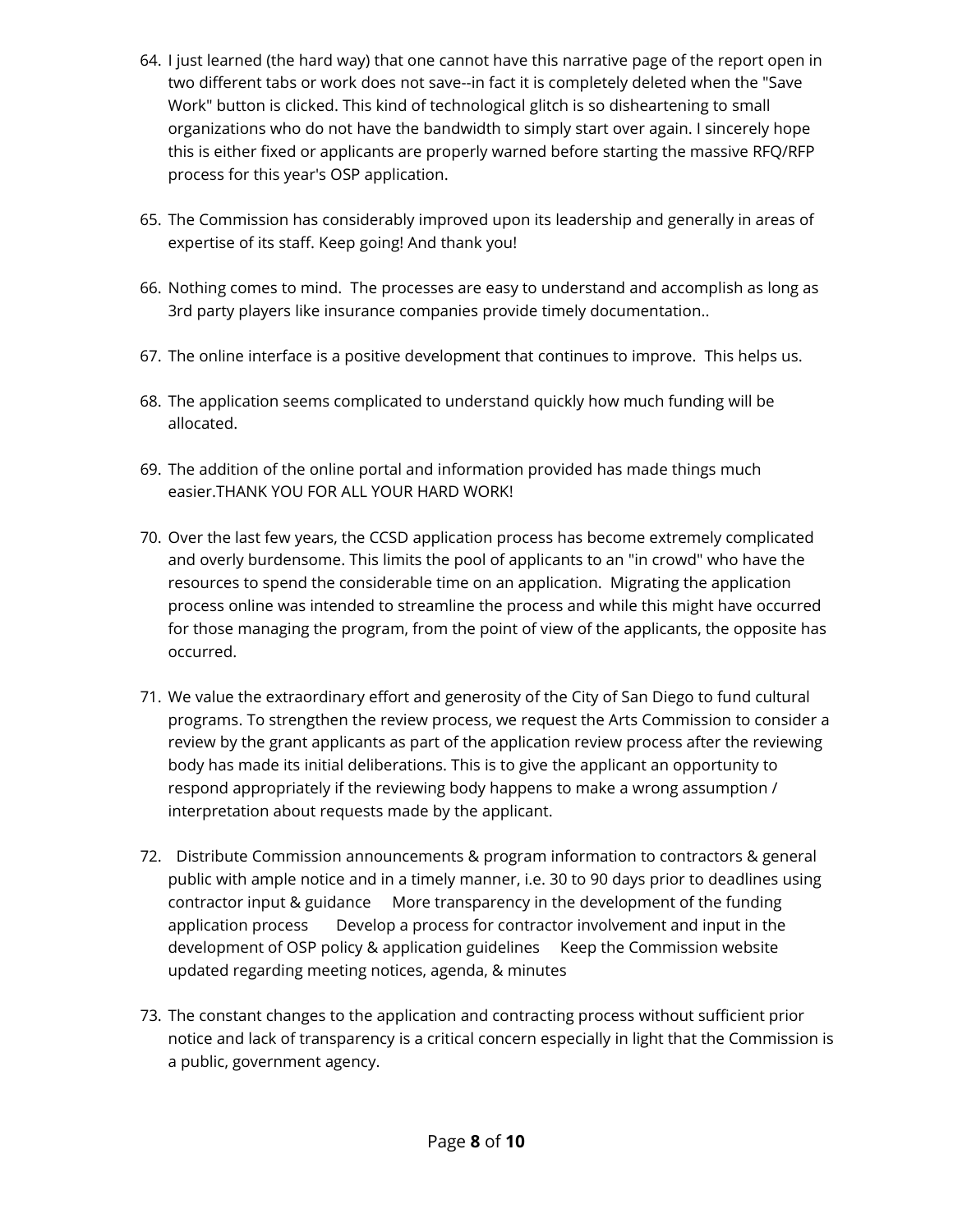- 74. We recently completed its 3rd application to the Commission and each time the application has been very different. It would be very helpful if the degree of changes each year could be smaller. Also, it would be helpful to have a workshop that was oriented specifically for smaller groups (funding less than \$10,000) since the matching and reporting requirements are different than for larger groups and because some questions in the application seem to contemplate larger organizations.
- 75. We found the 2018 application to be more streamlined than the 2017 application. If the newest application is used again next year, that would be helpful.
- 76. It would be helpful if the online application and reporting forms in gosmart could auto-save frequently, or at least auto-save when "next" is clicked, before going to the next page. The DataArts CDP online form does both of these and it is very helpful and time saving.
- 77. If the application could somehow put the goals and objectives to reference on the application, it may be easier for us to discuss and refer to for answering our achievements of those goals.
- 78. Streamlining the process with online access is so much better. Try to keep changes to a minimum. Not crazy about the RFQ! Seems redundant.
- 79. Live Webinar or Teleconference with Q&ARecorded Webinar or Teleconference
- 80. Interactions with staff are positive, however we suggest the application process be frozen for at least a year so applicants can experience the process without the frequent addition of new requirements. This lengthens the application process for everyone and may result in applicants rushing to meet deadlines. The revised panel process was informative, but we suggest that each panelist became familiar with the organizations to be reviewed, so as not to give the appearance of being unprepared.
- 81. The application for funding process should be briefer and less involved for smaller organizations than it is for large organizations. The time and expense of application preparation is proportionally more impactful on the small organizations and puts them at a disadvantage.
- 82. We were very disappointed to experience questions being added to the application a mere 3 days before its due date. The amount of time to prepare responses for these newly added questions was completely inadequate and inconvenient as the 3 days in question were travel days as our team was attending a professional conference in another city. Then we were penalized for not having those answers. We feel this is unfair and strongly object to this type of scenario in the application process.
- 83. Getting better! It would be helpful to receive the contract and purchase order together whenever possible.
- 84. I can't think of any. It seems easier each year as you try to streamline the process.